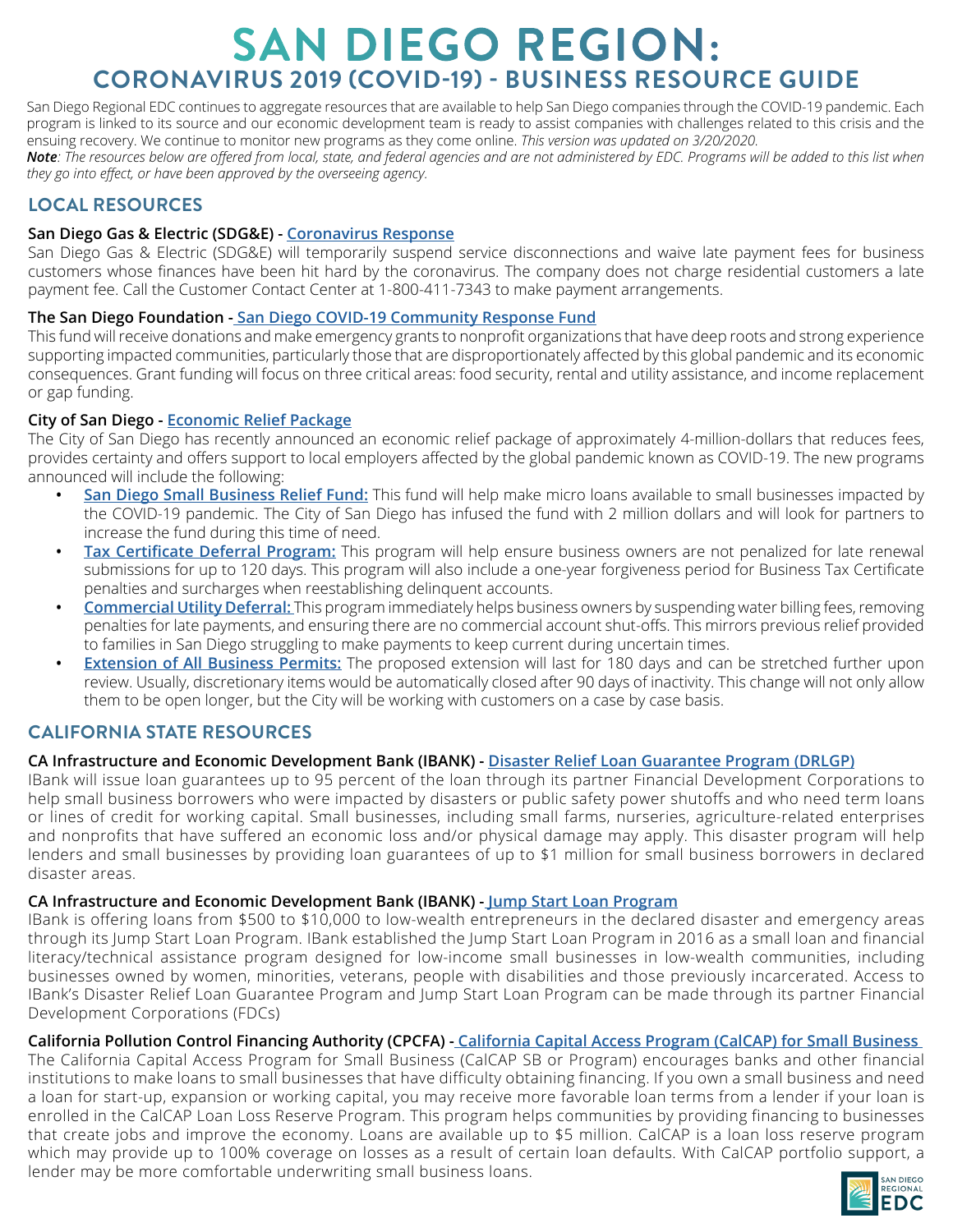## **SAN DIEGO REGION: CORONAVIRUS 2019 (COVID-19) - BUSINESS RESOURCE GUIDE CALIFORNIA STATE RESOURCES CONTINUED.**

#### **Franchise Tax Board (FTB) - [Tax Filing Extension](https://www.ftb.ca.gov/about-ftb/newsroom/news-releases/2020-2-more-time-to-file-pay-for-california-taxpayers-affected-by-the-covid-19-pandemic.html?WT.ac=COVID-19)**

This relief includes moving the various tax filing and payment deadlines that occur on March 15, 2020, through June 15, 2020, to June 15, 2020. This includes:

- Partnerships and LLCs who are taxed as partnerships whose tax returns are due on March 15 now have a 90-day extension to file and pay by June 15.
- Individual filers whose tax returns are due on April 15 now have a 60-day extension to file and pay by June 15.
- Quarterly estimated tax payments due on April 15 now have a 60-day extension to pay by June 15.
- The FTB's June 15 extended due date may be pushed back even further if the Internal Revenue Service grants a longer relief period.
- Taxpayers claiming the special COVID-19 relief should write the name of the state of emergency (for example, COVID-19) in black ink at the top of the tax return to alert FTB of the special extension period. If taxpayers are e-filing, they should follow the software instructions to enter disaster information.

#### **State of California: Employment Development Department - [Tax Assistance](https://www.edd.ca.gov/about_edd/coronavirus-2019.htm)**

Employers experiencing a hardship as a result of COVID-19 may request up to a 60-day extension of time from the EDD to file their state payroll reports and/or deposit state payroll taxes without penalty or interest. A written request for extension must be received within 60 days from the original delinquent date of the payment or return.

#### **State of California: Employment Development Department - [Rapid Response Services for Businesses](https://www.edd.ca.gov/about_edd/coronavirus-2019.htm)**

Rapid Response is a proactive, business-focused program designed to assist companies facing potential layoffs or plant closures. Rapid Response teams provide early intervention assistance to help avert potential layoffs, and immediate onsite services to assist workers facing job losses. Rapid Response services are tailored to each company based on the needs of the affected employees. These services are carried out by state and local workforce development agencies in partnership with the America's Job Center of CaliforniaSM network.

#### **State of California: Employment Development Department - [Work Sharing Program](https://www.edd.ca.gov/Unemployment/Work_Sharing_Program.htm)**

Employers experiencing a slowdown in their businesses or services as a result of the coronavirus impact on the economy may apply for the UI Work Sharing Program. This program allows employers to seek an alternative to layoffs — retaining their trained employees by reducing their hours and wages that can be partially offset with UI benefits. Workers of employers who are approved to participate in the Work Sharing Program receive the percentage of their weekly UI benefit amount based on the percentage of hours and wages reduced, not to exceed 60 percent.

#### **State of California - [California Competes Tax Credit](https://www.ftb.ca.gov/about-ftb/newsroom/tax-news/march-2019/california-competes-tax-credit.html)**

The California Competes Tax Credit (CCTC) is an income or franchise tax credit available to businesses that want to come to or stay and grow in California. Tax credit agreements are negotiated by the Governor's Office of Business and Economic Development (GO-Biz) and approved by a statutorily-created CCTC Committee. At least \$74.7 million is available for allocation plus any remaining unallocated amounts from the previous application periods. Applications for the credit will be accepted at calcompetes.ca.gov from March 4, 2019, until March 25, 2019.

#### **FEDERAL RESOURCES**

#### **Export-Import Bank of the United States (EXIM) - [Working Capital Guarantee Program](https://www.exim.gov/what-we-do/working-capital)**

EXIM's Working Capital Loan Guarantee can empower exporters to unlock cash flow to fulfill sales orders and take on new business abroad. With EXIM support, exporters can borrow more with the same collateral, secure performance and bid bonds necessary to win projects, and increase their global competitiveness.

#### **U.S. Small Business Administration - [Economic Injury Disaster Loan \(EIDL\)](https://disasterloan.sba.gov/ela/Information/EIDLLoans)**

Substantial economic injury means the business is unable to meet its obligations and to pay its ordinary and necessary operating expenses. EIDLs provide the necessary working capital to help small businesses survive until normal operations resume after a disaster. The SBA can provide up to \$2 million to help meet financial obligations and operating expenses that could have been met had the disaster not occurred. Your loan amount will be based on your actual economic injury and your company's financial needs, regardless of whether the business suffered any property damage.

#### **U.S. Small Business Administration - [Export Express](https://www.sba.gov/offices/headquarters/oit/resources/5715)**

This loan program allows access to capital quickly for businesses that need financing up to \$500,000. Businesses can apply for a line of credit or term note prior to finalizing an export sale or while pursuing opportunities overseas, such as identifying a new overseas customer should an export sale be lost due to COVID-19.

## **U.S. Small Business Administration - [Export Working Capital](https://2016.export.gov/reee/guide/eg_main_022152.asp)**

The program enables small businesses to fulfill export orders and finance international sales by providing revolving lines of credit or transaction-based financing of up to \$5 million. Businesses could use a loan to obtain or retain overseas customers by offering attractive payment terms.

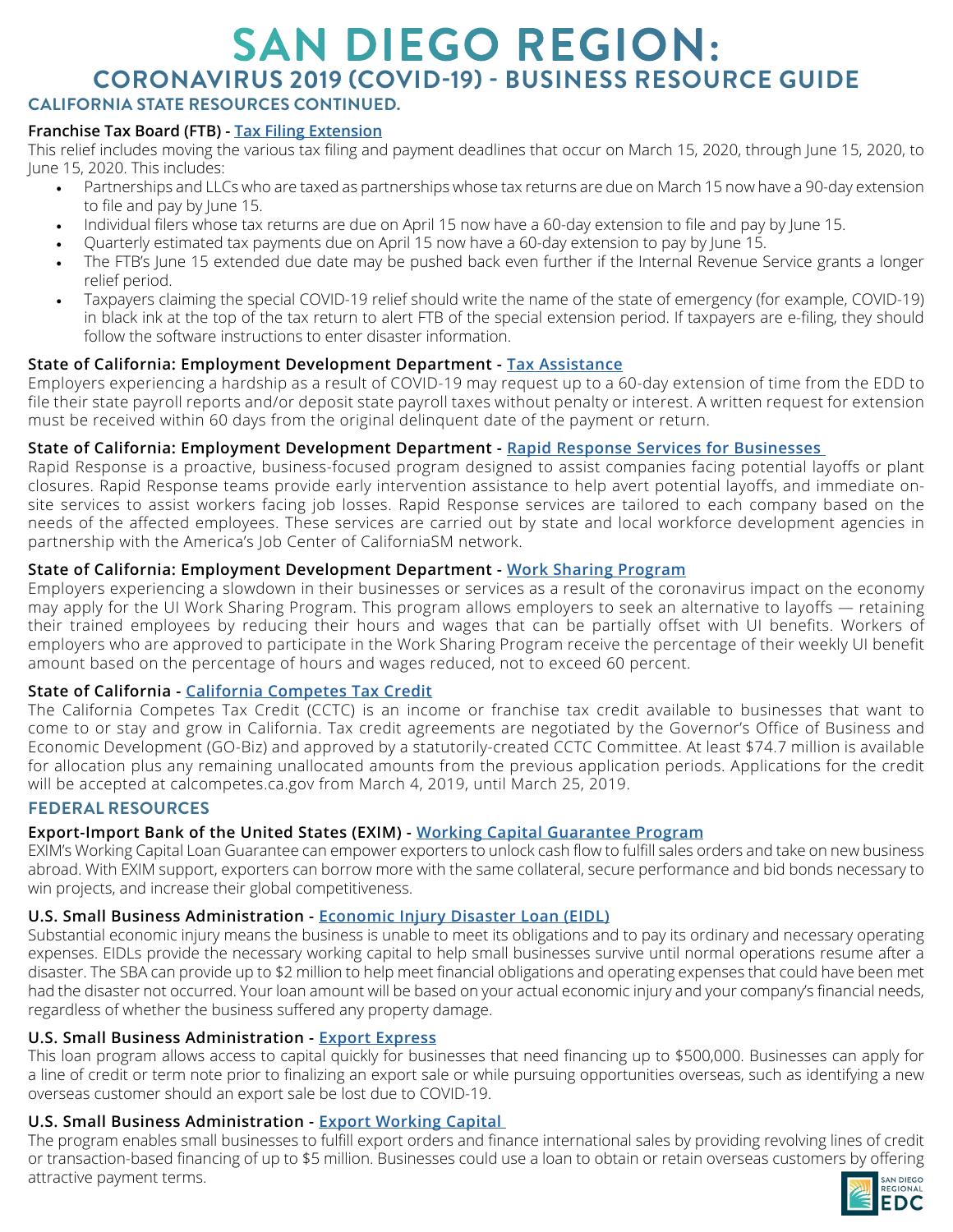# **SAN DIEGO REGION: CORONAVIRUS 2019 (COVID-19) - PARTNER RESOURCE GUIDE**

San Diego has a highly collaborative environment for business where the private sector, government, and non-profits work together to assist small businesses across the region. In collaboration with its many partners, San Diego Regional EDC has compiled a list of resources to provide guidance and support during the COVID-19 epidemic.



**CALIFORNIA ASSOCIATION FOR LOCAL ECONOMIC DEVELOPMENT (CALED)** statewide professional economic development organization dedicated to advancing its members' ability to achieve excellence in delivering services to their communities and business clients. CALED provides resources at the state and federal level for both employers and employees in addition to local business assistance programs within the community.

[caled.org/economic-development-resources-for-the-novel-coronavirus-and-covid-19](G:\Economic Development\BEAR Projects\2020\Non-Projects\Research\COVID-19)



**CALIFORNIA DEPARTMENT OF TAX AND FEE ADMINISTRATION (CDTFA)** government department that oversees California's sales and use, fuel, tobacco, alcohol, and cannabis taxes, as well as a variety of other taxes and fees that fund specific state programs. CDTFA is assisting employers and employees impacted by COVID-19 by granting extensions for filing tax returns, making payments, relief from interest and penalties, and filing a claim for a refund. [cdtfa.ca.gov/services/covid19](https://www.ibank.ca.gov/small-business-finance-center/)



**CALIFORNIA GOVERNOR'S OFFICE OF BUSINESS AND ECONOMIC DEVELOPMENT ( GO-BIZ)** serves as the preeminent economic development department representing the state of California. Go-Biz provides an avenue to state-wide resources that can assist businesses and individuals as well as updates from the California Department of Public Health. [business.ca.gov/coronavirus-2019](https://www.treasurer.ca.gov/cpcfa/calcap/sb/index.asp)



**CALIFORNIA INFRASTRUCTURE AND ECONOMIC DEVELOPMENT BANK (IBANK)** offers loan programs for businesses affected by disasters in California. IBank, a unit within California Governor's Office of Business and Economic Development (GO-Biz), offers the following loan programs for businesses from one to 750 employees (small businesses): Disaster Relief Loan Guarantee Program (DRLGP) and Jump Start Loan Program. [ibank.ca.gov/small-business-finance-center](https://www.ibank.ca.gov/small-business-finance-center/)



**CITY OF SAN DIEGO** the City leverages public incentives and assistance to promote community revitalization, and to attract and induce investment in local businesses. The City of San Diego not only assists individual businesses, but also focuses on strengthening business organizations and improving business districts throughout San Diego. Information and updates regarding measures the City has taken to combat COVID-19 are listed on their website. [sandiego.gov/coronavirus](https://www.edd.ca.gov/Unemployment/Work_Sharing_Program.htm)



**FRANCHISE TAX BOARD** responsible for administering personal income tax and corporation tax within the state of California. The agency assists taxpayers in filing tax returns in a timely and accurate manner while ensuring the correct amount is paid to fund services important to Californians. Special tax relief is available to taxpayers affected by COVID-19. [ftb.ca.gov /about-ftb/newsroom/covid-19/help-with-covid-19](https://www.sdfoundation.org/programs/programs-and-funds/san-diego-covid-19-community-response-fund/)



**SAN DIEGO AND IMPERIAL SMALL BUSINESS DEVELOPMENT CENTER (SBDC)** a resource partner of SBA and California Go-Biz, they provide a vast array of "No Cost" and "Low Cost" support to entrepreneurs and small businesses through their four regional locations in Carlsbad, National City, Linda Vista, and El Centro. They provide guidance on getting access to capital and consulting on overcoming the effects of COVID-19. [sdivsbdc.org](https://disasterloan.sba.gov/ela/Information/EIDLLoans)



**SAN DIEGO GAS & ELECTRIC** regulated public utility that provides service for all residents of San Diego County. SDG&E is offering various services to assist customers such as: payment help, postponement of planned outages, bill discount programs, and a COVID-19 community response fund. [sdge.com/coronavirus](https://www.exim.gov/what-we-do/working-capital)



**SMALL BUSINESS ADMINISTRATION (SBA)** federal agency dedicated to supporting small businesses and providing counseling, capital, and contracting expertise. Small businesses and nonprofits can apply for SBA disaster assistance programs online such as an economic injury disaster loan (EIDL) and seek assistance from their customer service center. [sba.gov/page/coronavirus-covid-19-small-business-guidance-loan-resources](https://2016.export.gov/reee/guide/eg_main_022152.asp)

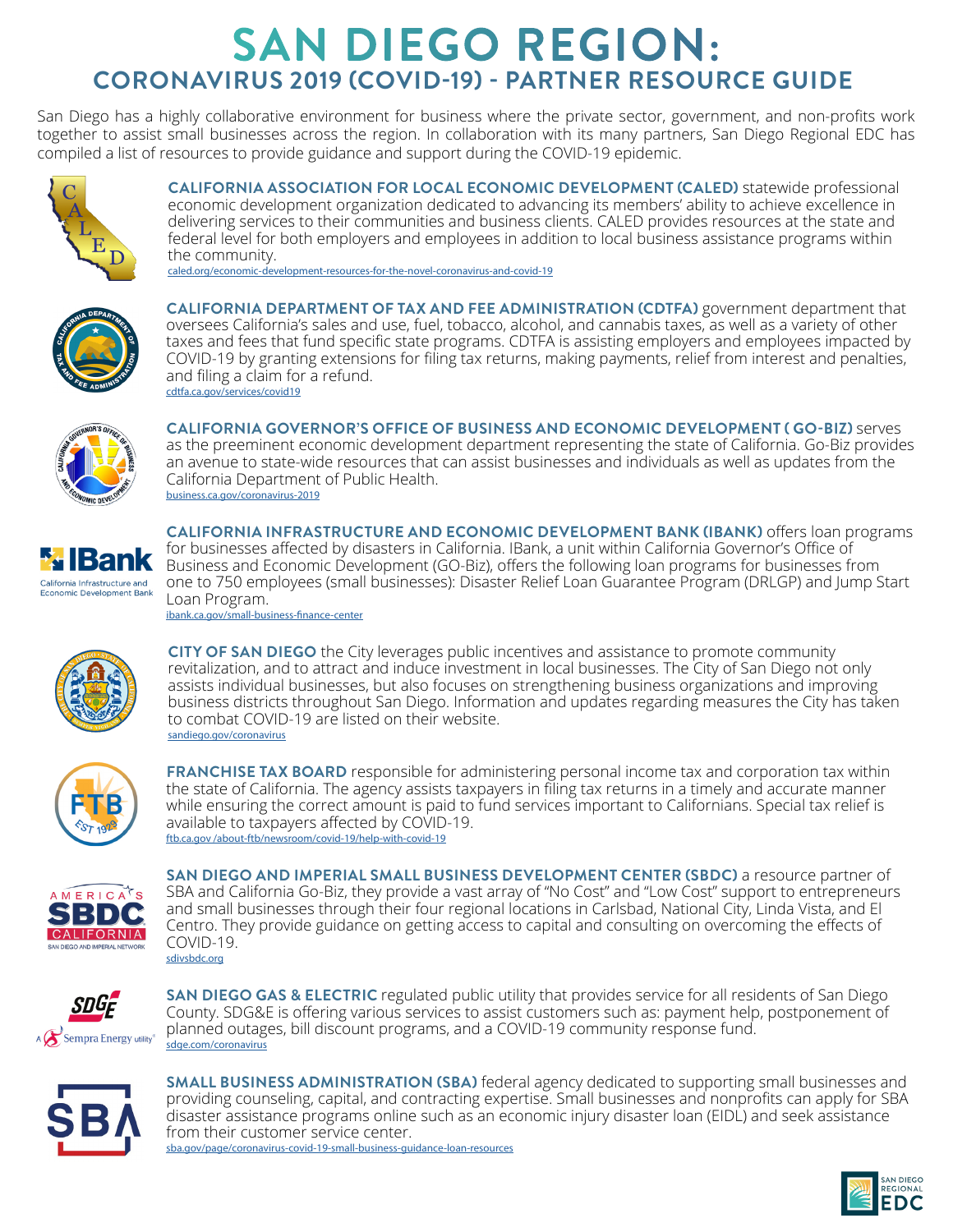**CITY OF CARLSBAD** 1635 Faraday Avenue, Carlsbad, CA 92008 [www.carlsbadca.gov](http://www.carlsbadca.gov  ) [www.CarlsbadLifeInAction.com](http://www.CarlsbadLifeInAction.com )

**Scott Chadwick** City Manager

**David Graham** Innovation & Economic Dev. Director Phone: (760) 434-5992 Email: David.graham@carlsbadca.gov

**Joe Stewart** Management Analyst – Life In Action Program Manager Phone: (760) 602-4620 Email: joe.stewart@carlsbadca.gov

**CITY OF CHULA VISTA**  276 Fourth Avenue, Chula Vista, CA 91910 [www.c](http://www.carlsbadca.gov  )hulavistaca.gov

**Gary Halbert** City Manager

**Eric Crockett** Director of Economic Development Phone: (619) 476-5341 Email: ecrockett@chulavistaca.gov

**Rick Ryals** Real Property Manager Phone: (619)691-5118 Email: rryals@chulavistaca.gov

**Kevin Pointer** Senior Economic Dev. Specialist Phone: (619)691-5248 Email: kpointer@chulavistaca.gov

**CITY OF CORONADO** 1825 Strand Way, Coronado, CA 92118 www.coronado.ca.us

**Blair King** City Manager

**Richard Grunow** Director of Community Development, Redevelopment Svcs. and Housing Phone: (619)522-7326 Email: rgrunow@coronado.ca.us

**CITY OF DEL MAR**  1050 Camino Del Mar, Del Mar, CA 92014 [www.delmar.ca.us](http://www.delmar.ca.us)

**Christa Johnson** City Manager

**Joseph Smith** Planning & Community Dev. Director Phone: (858) 755-9313 Email: jsmith@delmar.ca.us

**Beth Murray** Senior Management Analyst Phone: (858) 704-3681

**CITY OF EL CAJON**  200 East Main Street, El Cajon, CA 92020 [www.](http://www.delmar.ca.us)cityofelcajon.us

**Graham Mitchell** City Manager

**Vince DiMaggio** Assistant City Manager Phone: (619) 441-1718 Email: vdimaggio@cityofelcajon.us

**Anthony Shute** Director of Community Development Phone: (619)441-1705 Email: tonys@cityofelcajon.us

**CITY OF ENCINITAS** 505 S. Vulcan Avenue, Encinitas, CA 92024-3633 [www.](http://www.delmar.ca.us)encinitasca.gov

**Karen Brust** City Manager

**Mark Delin** Assistant City Manager Phone: (760) 633-2604 Email: mdelin@encinitasca.gov

Assistant City Manager Phone: (760) 633-2604 Email: mdelin@encinitasca.gov

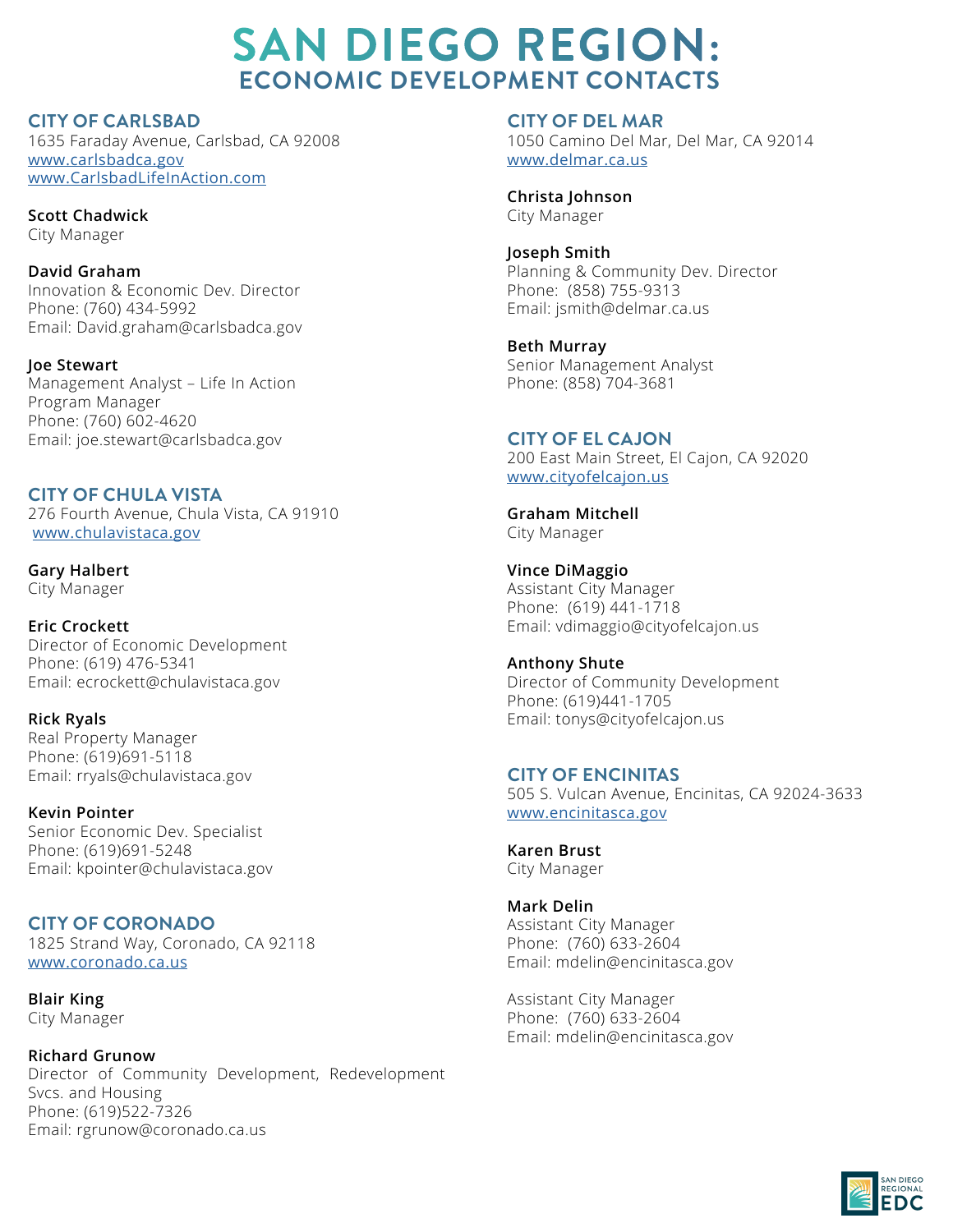**CITY OF ESCONDIDO** 201 N Broadway, Escondido, CA 92025 [www.](http://www.carlsbadca.gov  )escondido.org

**Jeffrey Epp** City Manager

**Jay Petrek** Assistant City Manager Phone: (760) 839-4541 Email: jpetrek@escondido.org

**Amber Tarrac** Deputy Director of Economic Development Phone: (760) 839-4587 Email: atarrac@escondido.org

## **CITY OF IMPERIAL BEACH**

825 Imperial Beach Blvd., Imperial Beach, CA 91932 [www.](http://www.carlsbadca.gov  )imperialbeachca.gov

**Andy Hall** City Manager

**Tyler Foltz** Director of Community Development Phone: (619) 628-2381 Email: tfoltz@imperialbeachca.gov

**CITY OF LA MESA** 8130 Allison Avenue, La Mesa, CA 91941 www.cityoflamesa.us

**Greg Humora** City Manager

**Lyn Dedmon** Senior Management Analyst Phone: (619) 667-1339 Email: ldedmon@ci.la-mesa.ca.us

**CITY OF LEMON GROVE** 3232 Main Street, Lemon Grove, CA 91945 www.lemongrove.ca.gov

**Lydia Romero** City Manager

**Noah Alvey** Community Development Manager Phone: (619) 825-3812 Email: nalvey@lemongrove.ca.gov

**CITY OF NATIONAL CITY**  1243 National City Blvd, National City, CA 91950 [www.](http://www.delmar.ca.us)nationalcityca.gov

**Brad Raulston** City Manager

**Megan Gamwell** Economic Development Specialist Phone: (619) 336-4216 Email: mgamwell@nationalcityca.gov

**CITY OF OCEANSIDE** 

300 N. Coast Highway [www.](http://www.delmar.ca.us)ci.oceanside.ca.us

**Deanna Lorson** City Manager

**Michelle Geller** Economic Development Manager Phone: (760) 435-3551 Email: mgeller@oceansideca.org

**Patricia Mosher** Economic Development Specilist Phone: (760) 435-3357 Email: pmosher@oceansideca.org

**CITY OF POWAY** 13325 Civic Center Drive, Poway, CA 92064 [www.](http://www.delmar.ca.us)poway.org

**Chris Hazeltine** City Manager

**Craig Ruiz**  Economic Development Aministrator Phone: (858) 668-4509 Email: cruiz@poway.org

## **CITY OF SAN DIEGO**

Economic Development Department 1200 Third Ave., 14th Floor [MS 56D] San Diego, CA 92101 [www.](http://www.delmar.ca.us)sandiego.gov

**Kris Mitchell** Chief Operating Officer

**Christina Bibler Director of** Economic Development Phone: (619) 236-6421 Email: cbibler@sandiego.gov

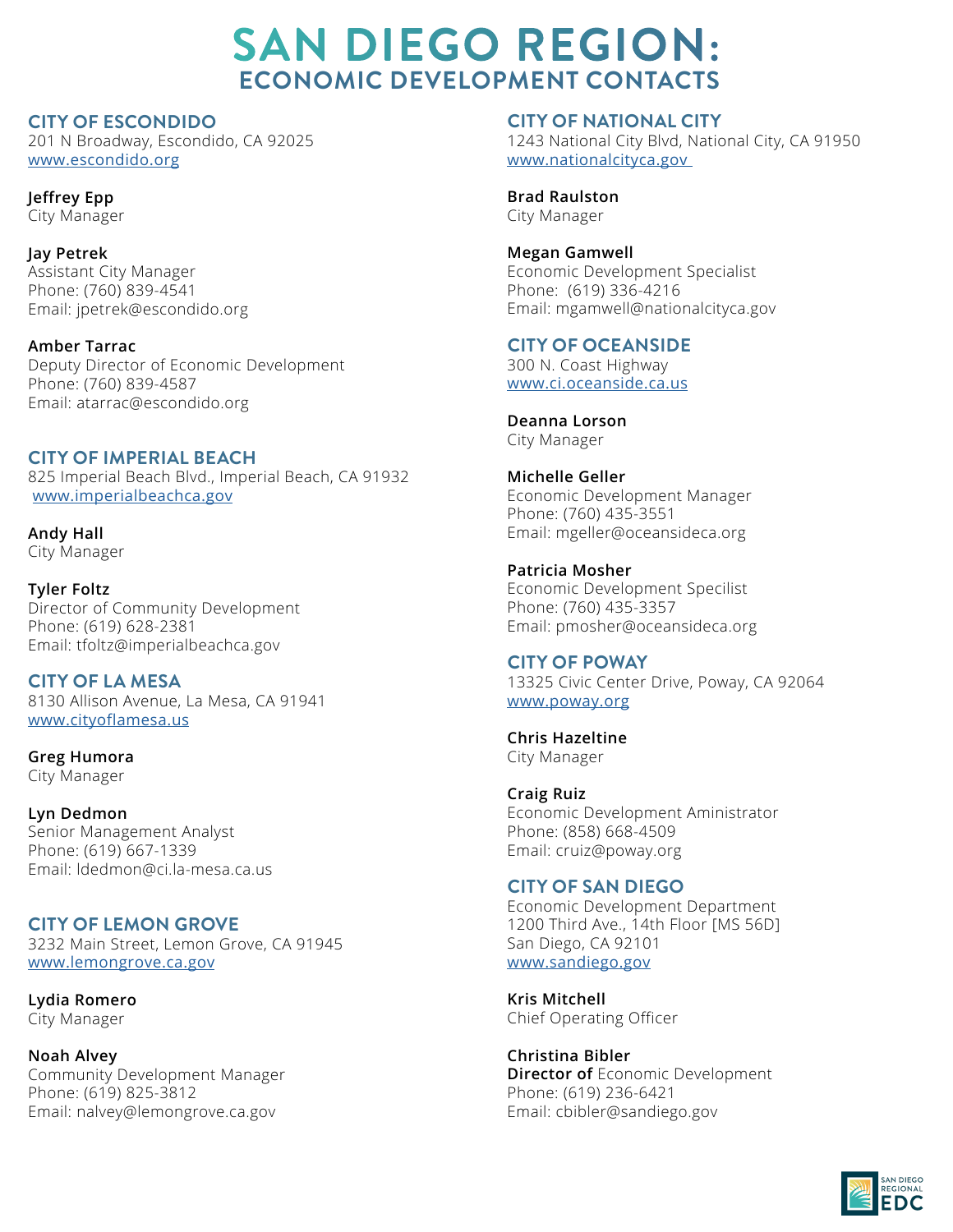## **CITY OF SAN DIEGO (CONTINUED)**

**Lydia Moreno**  Deputy Director, Economic Dev. Department Phone: (619) 236-6505 Email: lmoreno@sandiego.gov

## **Elizabeth Studebaker**

Assistant Deputy Director Business Expansion, Attraction & Retention Div. Phone: (619) 533-4561 Email: estudebaker@sandiego.gov

## **CITY OF SAN MARCOS**

1 Civic Center Drive, San Marcos, CA 92069 [www.](http://www.carlsbadca.gov  )san-marcos.net

**Jack Griffin** City Manager

**Tess Sangster** Economic Development Director Phone: (760) 744-1050, Ext 3120 Email: tsangster@san-marcos.net

**CITY OF SANTEE** 10601 Magnolia Avenue, Santee, CA 92071 www.cityofsanteeca.gov

**Marlene Best** City Manager

**Pamela White**  Economic Development Manager Phone: (619) 258-4100, Ext. 223 Email: pwhite@cityofsanteeca.gov

## **CITY OF SOLANA BEACH**

635 S. Highway 101, Solana Beach, CA 92075 www.cityofsolanabeach.org

**Greg Wade** City Manager

**Joseph Lim** Director of Community Development Phone: (858) 720-2434 Email: jlim@cosb.org

**CITY OF VISTA**

600 Eucalyptus Avenue, Vista, CA 92084 [www.](http://www.delmar.ca.us)cityofvista.com

**Patrick Johnson** City Manager

#### **Kevin Ham, CEcD** Director of Economic Development Phone: (760) 643-5244

Email: kham@cityofvista.com

## **COUNTY OF SAN DIEGO**

County Administration Building 1600 Pacific Highway, San Diego, CA 92101 [www.](http://www.delmar.ca.us)sdcounty.ca.gov \*county supervisors may also have economic dev. staff

## **Helen Robbins-Meyer**

Chief Admin. Officer Phone: (619) 531-5880 Email: Helen.Robbins-Meyer@sdcounty.ca.gov

## **Sarah Aghassi**

Deputy Chief Admin. Officer/ General Manager Land Use and Environment Group Phone: (619) 531-6256 Email: sarah.aghassi@sdcounty.ca.gov

#### **Roger Griffiths**

Director, County Airports San Diego County Dept. of Public Works Phone: (619) 956-4834 Email: roger.griffiths@sdcounty.ca.gov

## **SAN DIEGO REGIONAL ECONOMIC DEV. CORP.**

530 B st., San Diego, CA 92101 [www.](http://www.delmar.ca.us)sandiegobusiness.org

**Mark Cafferty** President/CEO

**Lauree Sahba** Chief Operating Officer

## **Nikia Clarke**

Exec. Director, World Trade Center San Diego Vice President of Economic Development Phone: (619) 615-2969 Email: nc@sandiegobusiness.org